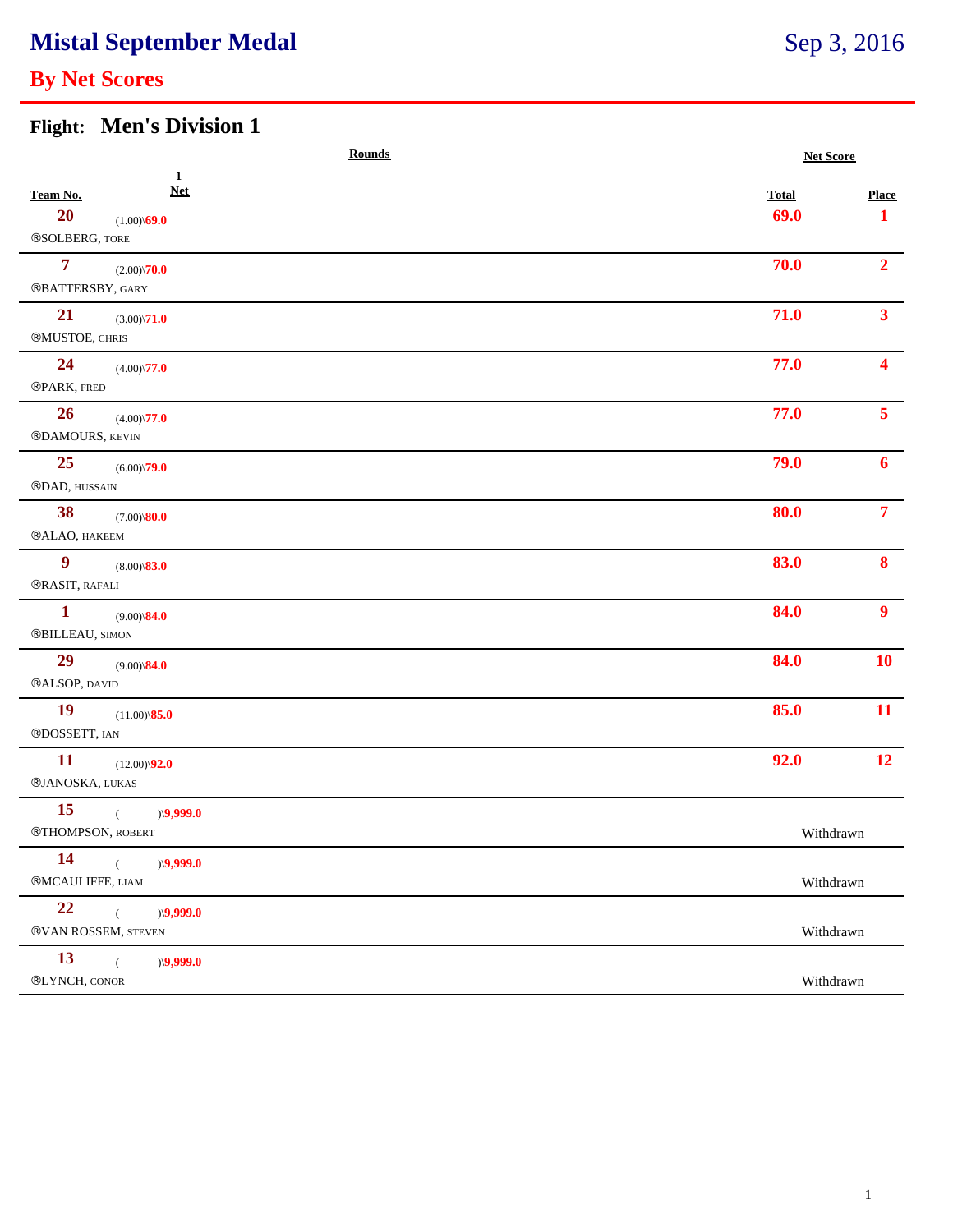### **Mistal September Medal**

### **By Net Scores**

### **Flight: Men's Division 2**

| <b>Rounds</b>                                                                       | <b>Net Score</b>     |                        |
|-------------------------------------------------------------------------------------|----------------------|------------------------|
| $\mathbf{1}$<br><b>Net</b><br>Team No.<br>30<br>$(1.00)\sqrt{70.0}$<br>®SINGH, AJIT | <b>Total</b><br>70.0 | <b>Place</b><br>1      |
| <b>17</b><br>$(2.00)\sqrt{71.0}$<br>$\circledR$ DHANJU, JAS                         | 71.0                 | $\overline{2}$         |
| <b>12</b><br>$(3.00)\sqrt{73.0}$<br>®SAMPAT, NIKHIL                                 | 73.0                 | 3 <sup>1</sup>         |
| 37<br>$(3.00)\sqrt{73.0}$<br>®AL ZAKWANI, FAIZ                                      | 73.0                 | $\boldsymbol{\Lambda}$ |
| $\overline{2}$<br>$(5.00)\sqrt{76.0}$<br>®OJEDA, ANTONIO                            | 76.0                 | 5 <sup>1</sup>         |
| <b>16</b><br>$(6.00)\sqrt{77.0}$<br>®CHOWDHURY, ASHWIN                              | 77.0                 | 6                      |
| 8<br>$(7.00)\backslash\mathbf{78.0}$<br>$\circledR$ BATTERSBY, ELLIOT               | 78.0                 | $\overline{7}$         |
| 34<br>$(7.00)\sqrt{78.0}$<br>®AL ZAKWANI, AHMED                                     | 78.0                 | $\bf{8}$               |
| 32<br>$(9.00)\sqrt{79.0}$<br>®KAZDAL, RECEP                                         | 79.0                 | 9 <sup>°</sup>         |
| 33<br>$(9.00)\sqrt{79.0}$<br>®BORGES, ALEX                                          | 79.0                 | <b>10</b>              |
| $\overline{\mathbf{4}}$<br>$(11.00)\$ <b>80.0</b><br>®KOULI, PAWAN                  | 80.0                 | 11                     |
| 28<br>$(12.00)\$ <b>81.0</b><br>$\circledR$ DUTTA, MITRANGSHU                       | 81.0                 | 12                     |
| <b>18</b><br>$(13.00)\$ <sup>83.0</sup><br>®DASTOOR, ADIL                           | 83.0                 | 13                     |
| 36<br>$(13.00)\$ <sup>83.0</sup><br>®AL MAHRUQI, ALI                                | 83.0                 | <b>14</b>              |
| 35<br>$(15.00)\$ \ <b>84.0</b><br>®AL BARWANI, THARWAT                              | 84.0                 | 15                     |
| $\boldsymbol{6}$<br>$(16.00)\sqrt{91.0}$<br>®CONDON, KERRY                          | 91.0                 | 16                     |
| 5<br>$)\langle 9,999.0$<br>®TARMIZI, IKHSAN                                         | Withdrawn            |                        |